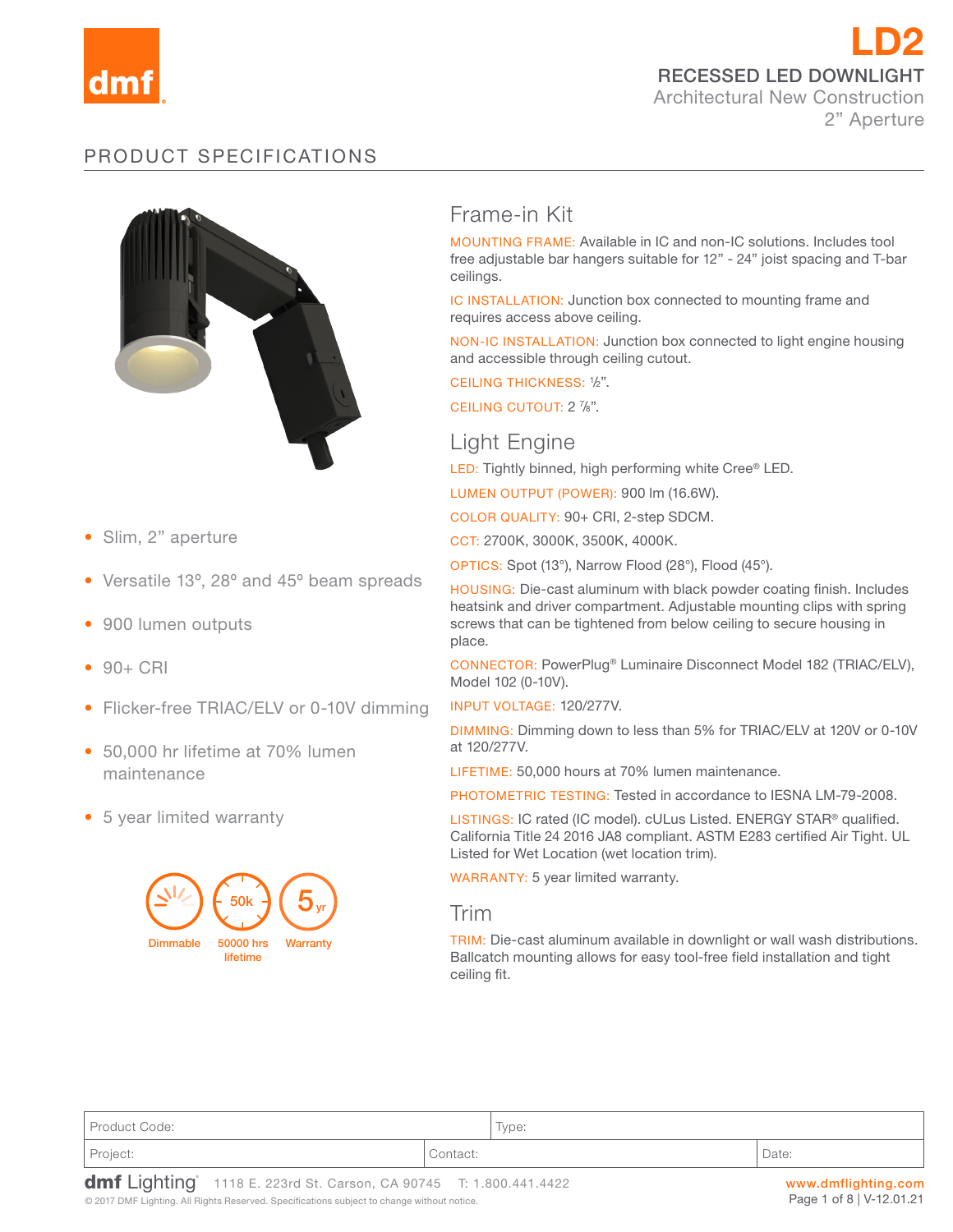

# PRODUCT SELECTION GUIDE

## FRAME-IN KIT (Product Code Example: LD2NCI1)

| PRODUCT CODE              | APPLICATION                                                                                                                         |  |  |
|---------------------------|-------------------------------------------------------------------------------------------------------------------------------------|--|--|
| <b>LD2</b> Mounting Frame | <b>NCI1</b> New Construction, IC, 120V <sup>1</sup><br><b>NC1010</b> New Construction, IC, 120/277V with 0-10V Dimming <sup>1</sup> |  |  |
|                           | <b>NCN</b> New Construction, Non-IC <sup>2</sup>                                                                                    |  |  |

#### LIGHT ENGINE (Product Code Example: LD29927I13T1)

White Flange

| PRODUCT CODE      | LUMENS (WATTS)   | CRI          | CCT             | INSTALLATION                 | BEAM              | <b>DRIVER</b>           |
|-------------------|------------------|--------------|-----------------|------------------------------|-------------------|-------------------------|
| <b>LD2</b> Module | 9 900 lm (16.6W) | $9.90 + CRI$ | <b>27</b> 2700K | $\cdot$ IC <sup>1</sup>      | $13 \t13^{\circ}$ | TRIAC, 120V<br>T1.      |
|                   |                  |              | <b>30 3000K</b> | <b>R</b> Non-IC <sup>2</sup> | 28 28°            | <b>1010</b> 0-10V. 120V |
|                   |                  |              | 35 3500K        |                              | 45 $45^{\circ}$   | <b>2010</b> 0-10V, 277V |
|                   |                  |              | 40 4000K        |                              |                   |                         |

## TRIM (Product Code Example: LD2W)

| PRODUCT CODE | <b>FINISH</b>                                                        | STYLE                                           | <b>OPTION</b>                               |  |
|--------------|----------------------------------------------------------------------|-------------------------------------------------|---------------------------------------------|--|
| LD2 Trim     | <b>W</b> White<br>Black<br><b>DW</b> Diffused Silver<br>Reflector w/ | <b>[Blank]</b> Smooth<br><b>WW</b><br>Wall Wash | <b>[Blank]</b> None<br>Wet Location<br>-WET |  |

*1 Compatible with IC housing or module only*

*2 Compatible with non-IC housing or module only*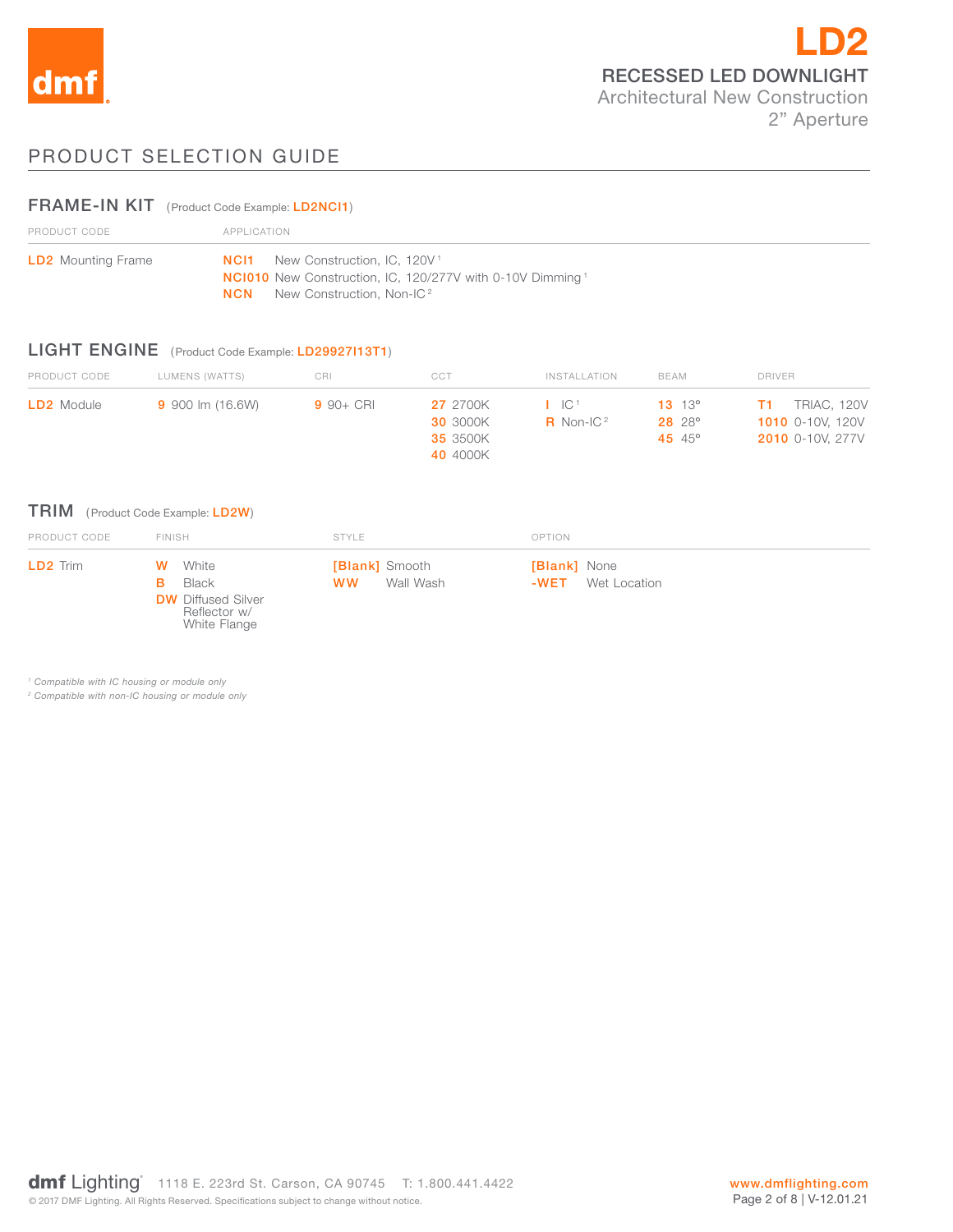

LD2 RECESSED LED DOWNLIGHT Architectural New Construction 2" Aperture

# FRAME-IN KIT DIMENSIONS



TRIM DIMENSIONS



**COMPTE LIGHTING** TIME LE ZZONE ON. ORISON, OR 30740 TIME<br>© 2017 DMF Lighting. All Rights Reserved. Specifications subject to change without notice. dmf Lighting<sup>\*</sup> 1118 E. 223rd St. Carson, CA 90745 T: 1.800.441.4422 41mm

www.dmflighting.com Page 3 of 8 | V-12.01.21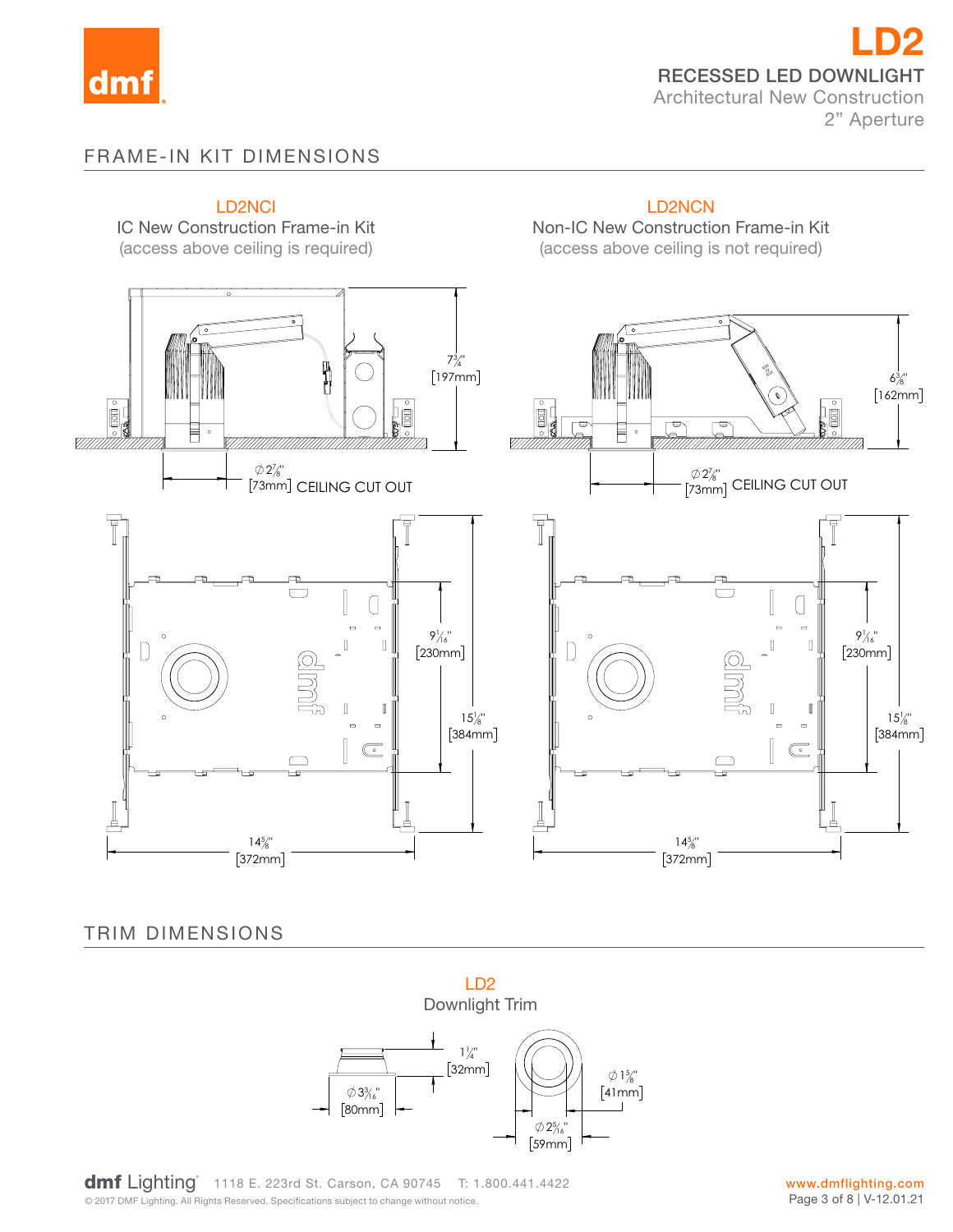

# LIGHT ENGINE OVERVIEW



|                                          | LD <sub>2</sub>            |
|------------------------------------------|----------------------------|
| <b>Total Module Lumen Output (Im)</b>    | 900                        |
| <b>Total Rated Power (W)</b>             | 16.6                       |
| Efficacy (Im/W)                          | 54                         |
| <b>Color Rendering Index</b>             | $90+$                      |
| <b>CCT Options</b>                       | 2700K, 3000K, 3500K, 4000K |
| <b>Optics</b>                            | Spot, Narrow Flood, Flood  |
| <b>Binning</b>                           | 2-step SDCM                |
| Lifetime (L70)                           | 50,000 hours               |
| <b>Max Ambient Operating Temperature</b> | $40^{\circ}$ C             |
| Input Voltage (V)                        | 120/277V, 50/60Hz          |
| Input Current at 120V (Max)              | 0.143                      |
| Input Current at 277V (Max)              | 0.067                      |
| <b>Power Factor</b>                      | > 0.9                      |
| <b>Total Harmonic Distortion</b>         | $<$ 20%                    |
| Dimming                                  | $100\% - 5\%$              |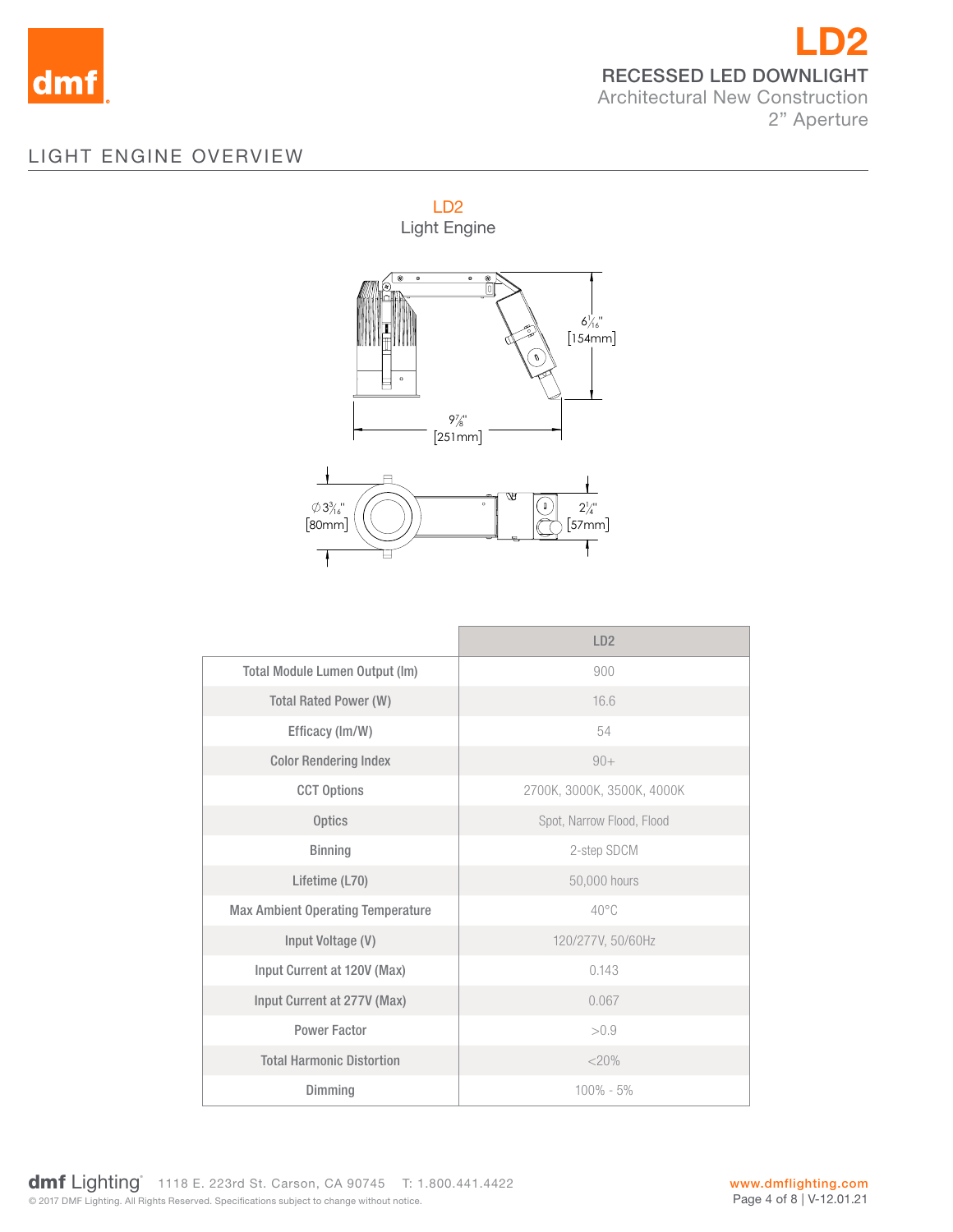

# PHOTOMETRICS

Light Engine: LD29930113T1 (LD2 Module, 900 lm, 90 CRI, 3000K, 13° Beam Spread) Trim: LD2W (LD2 Trim, White)



| Gamma           | $C_0$          |
|-----------------|----------------|
| 0°              | 5392           |
| $5^{\circ}$     | 4210           |
| $10^{\circ}$    | 2392           |
| 15°             | 1252           |
| $20^{\circ}$    | 720            |
| 25°             | 369            |
| 30 <sup>o</sup> | 124            |
| 35°             | 44             |
| 40°             | 23             |
| 45°             | 16             |
| 50°             | 15             |
| 55°             | 11             |
| 60°             | 10             |
| 65°             | $\overline{7}$ |
| 70°             | 6              |
| 75°             | $\overline{4}$ |
| 80°             | $\overline{c}$ |
| 85°             | $\overline{0}$ |
| $90^{\circ}$    | 1              |

#### Zonal Lumen Summary

| Zone      | Lumens | Luminaire % |
|-----------|--------|-------------|
| $0 - 30$  | 906    | 93          |
| $0 - 40$  | 942    | 96          |
| $0 - 60$  | 966    | 99          |
| $0 - 90$  | 979    | 100         |
| $0 - 180$ |        | 11111       |

#### Illuminance Chart

| <b>Distance</b><br>from LED | <b>Foot Candles</b> | <b>Diameter</b> |
|-----------------------------|---------------------|-----------------|
| 3.0'                        | 599                 | 1.0'            |
| 6.0'                        | 150                 | 1.9'            |
| 9.0'                        | 67                  | 2.9'            |
| 12.0'                       | 37                  | 3.8'            |

*Beam Angle: 13°*

## Light Engine: LD29930I28T1 (LD2 Module, 900 lm, 90 CRI, 3000K, 28° Beam Spread) Trim: LD2W (LD2 Trim, White)



#### Luminous Intensity

| Gamma           | $C_0^{\circ}$  |
|-----------------|----------------|
| 0°              | 3319           |
| $5^{\circ}$     | 2910           |
| $10^{\circ}$    | 2131           |
| 15°             | 1394           |
| $20^{\circ}$    | 824            |
| 25°             | 427            |
| 30 <sup>o</sup> | 198            |
| 35°             | 77             |
| $40^{\circ}$    | 35             |
| 45°             | 24             |
| 50°             | 18             |
| 55°             | 15             |
| 60°             | 13             |
| 65°             | 10             |
| 70°             | 7              |
| 75°             | $\overline{4}$ |
| 80°             | 4              |
| 85°             | $\mathbf{1}$   |
| $90^{\circ}$    | 0              |

#### Zonal Lumen Summary

| Zone      | Lumens | Luminaire % |
|-----------|--------|-------------|
| $0 - 30$  | 857    | 89          |
| $0 - 40$  | 916    | 95          |
| $0 - 60$  | 949    | 98          |
| $0 - 90$  | 966    | 100         |
| $0 - 180$ | 966    | 1()()       |

#### Illuminance Chart

| <b>Distance</b><br>from LED | <b>Foot Candles</b> |     | <b>Diameter</b> |      |
|-----------------------------|---------------------|-----|-----------------|------|
| 3.0'                        |                     | 369 |                 | 1.4' |
| 6.0'                        |                     | 92  |                 | 2.8' |
| 9.0'                        |                     | 41  |                 | 4.2' |
| 12.0'                       |                     | 23  |                 | 5.6' |
| Beam Angle: 28°             |                     |     |                 |      |

© 2017 DMF Lighting. All Rights Reserved. Specifications subject to change without notice. **dmf** Lighting 1118 E. 223rd St. Carson, CA 90745 T: 1.800.441.4422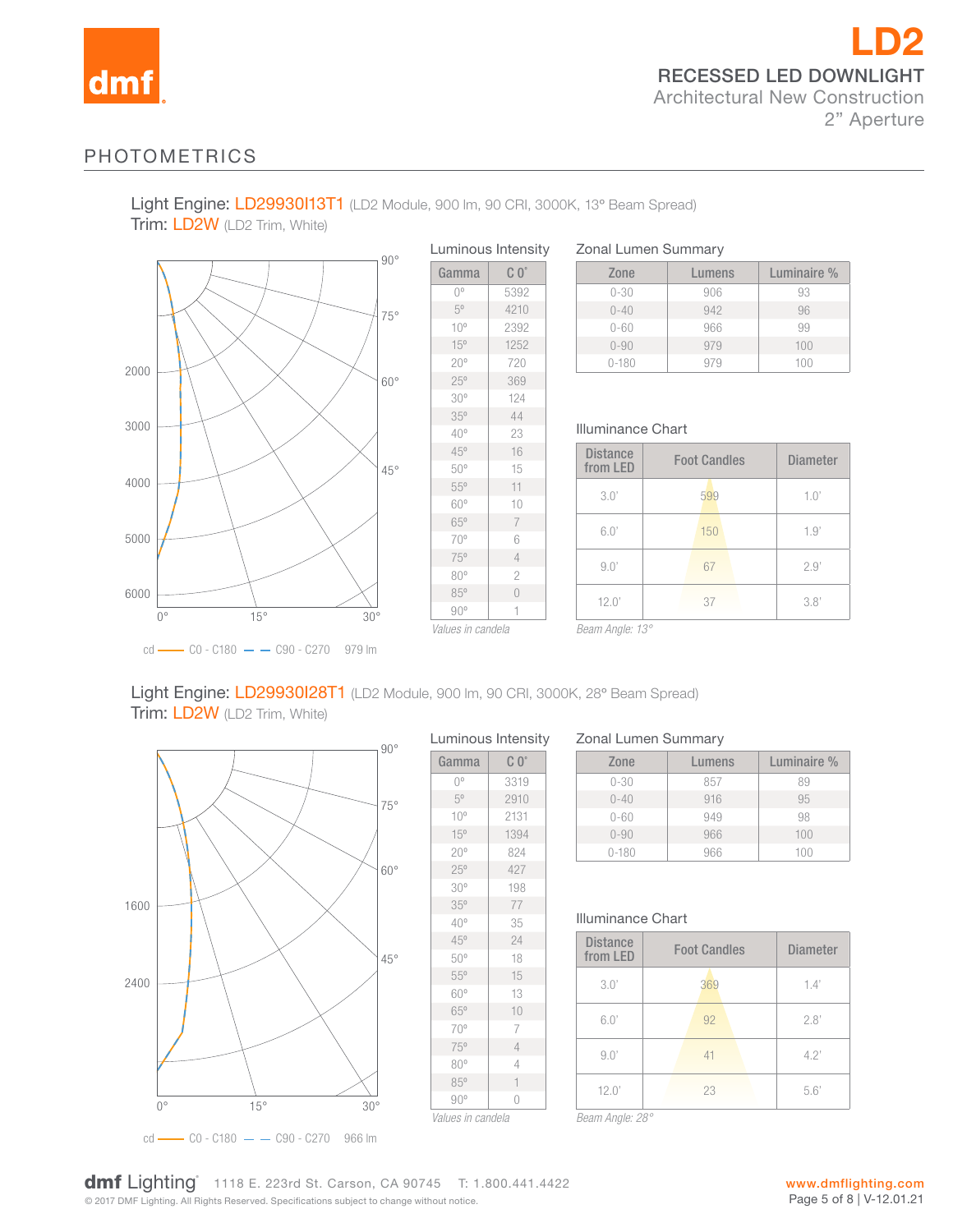

# LD2 RECESSED LED DOWNLIGHT Architectural New Construction 2" Aperture

# PHOTOMETRICS

Light Engine: LD29930I45T1 (LD2 Module, 900 lm, 90 CRI, 3000K, 45º Beam Spread)

 $\overline{\phantom{a}}$ 

Trim: LD2W (LD2 Trim, White)



| Luminous Intensity |                |  |  |
|--------------------|----------------|--|--|
| Gamma              | $C_0^{\circ}$  |  |  |
| 0°                 | 2740           |  |  |
| $5^{\circ}$        | 2493           |  |  |
| $10^{\circ}$       | 1988           |  |  |
| 15°                | 1420           |  |  |
| $20^{\circ}$       | 900            |  |  |
| 25°                | 490            |  |  |
| 30 <sup>o</sup>    | 230            |  |  |
| 35°                | 91             |  |  |
| 40°                | 42             |  |  |
| 45°                | 28             |  |  |
| 50°                | 21             |  |  |
| $55^{\circ}$       | 16             |  |  |
| 60°                | 13             |  |  |
| 65°                | 12             |  |  |
| 70°                | 7              |  |  |
| 75°                | 5              |  |  |
| $80^{\circ}$       | $\overline{c}$ |  |  |
| 85°                | $\overline{1}$ |  |  |
| $90^{\circ}$       | $\overline{0}$ |  |  |
| Values in candala  |                |  |  |

|  | <b>Zonal Lumen Summary</b> |
|--|----------------------------|
|  |                            |

| Zone      | Lumens | Luminaire % |
|-----------|--------|-------------|
| $0 - 30$  | 853    | 87          |
| $0 - 40$  | 922    | 94          |
| $0 - 60$  | 960    | 98          |
| $0 - 90$  | 977    | 100         |
| $0 - 180$ | Q77    | 100         |

#### Illuminance Chart

| <b>Distance</b><br>from LED | <b>Foot Candles</b> | <b>Diameter</b> |
|-----------------------------|---------------------|-----------------|
| 3.0'                        | 304                 | 1.7'            |
| 6.0'                        | 76                  | 3.3'            |
| 9.0'                        | 34                  | 5.0'            |
| 12.0'                       | 19                  | 6.6'            |

*Values in candela*

*Beam Angle: 45°*

# Light Engine: LD29927, LD29935, LD29940 Trim: LD2W (LD2 Trim, White)

#### CCT Scaling

| LD29927 | D29930  | LD29935 | LD29940 |
|---------|---------|---------|---------|
| (2700K) | (3000K) | (3500K) | (4000K) |
| 0.93    | 1.00    | 1.00    |         |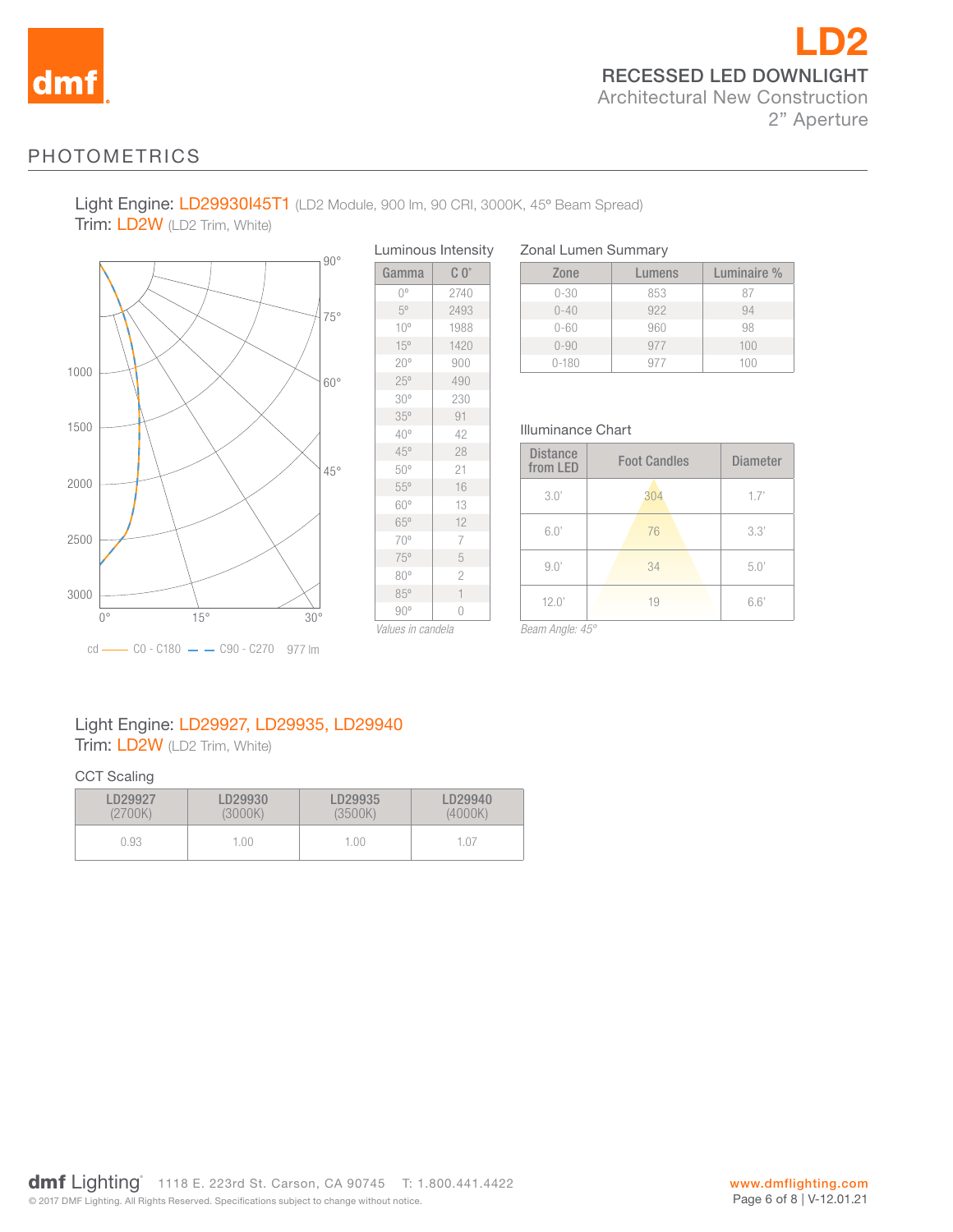

# DIMMER COMPATIBILITY

Recommended Phase-control Dimmers (Dims down to 5% nominal measured light output)

| <b>Brand</b>        | <b>Series</b>           | <b>Model Number</b> | <b>Max Load</b> |
|---------------------|-------------------------|---------------------|-----------------|
|                     | Decorator               | DLC03P              | 6               |
| Cooper              | Decorator               | DAL06P              | 5               |
| Legrand             | Adorne                  | ADTP703TU           | 8               |
|                     | <b>CL Series</b>        | <b>DVCL-153</b>     | $\overline{2}$  |
|                     | CL Series               | <b>DVCL-253</b>     | 4               |
|                     | <b>Maestro Wireless</b> | MRF2-6ND            | 5               |
| Lutron              | Radio RA                | RRD-6NA             | 5               |
|                     | Grafik Sys / Homeworks  | RPM-4A              | 5               |
|                     | Grafik Sys / Homeworks  | RPM-4U              | $\overline{7}$  |
|                     | Grafik Eye 3000         | QSGR-3P             | 14              |
| <b>Watt Stopper</b> | <b>Dimming Sensor</b>   | <b>PW-100D</b>      | 15              |

#### Recommended 0-10V Dimmers (Dims down to 5% nominal measured light output)

| <b>Brand</b>        | <b>Series</b>         | <b>Model Number</b> | <b>Max Load</b> |
|---------------------|-----------------------|---------------------|-----------------|
| Legrand             | Titan                 | CD4FB               | 50              |
| Leviton             | <b>IllumaTech</b>     | $IP710-DLZ$         | 24              |
| Lithonia            | Synergy               | ISD BC              | 24              |
|                     | Diva                  | <b>DVTV</b>         | 39              |
| Lutron              | Nova                  | NFTV, NTSTV-DV      | 38              |
|                     | PowPak                | RMJ-5T-DV           | 38              |
| <b>Watt Stopper</b> | Micro Decorator Style | DCLV1               | 48              |